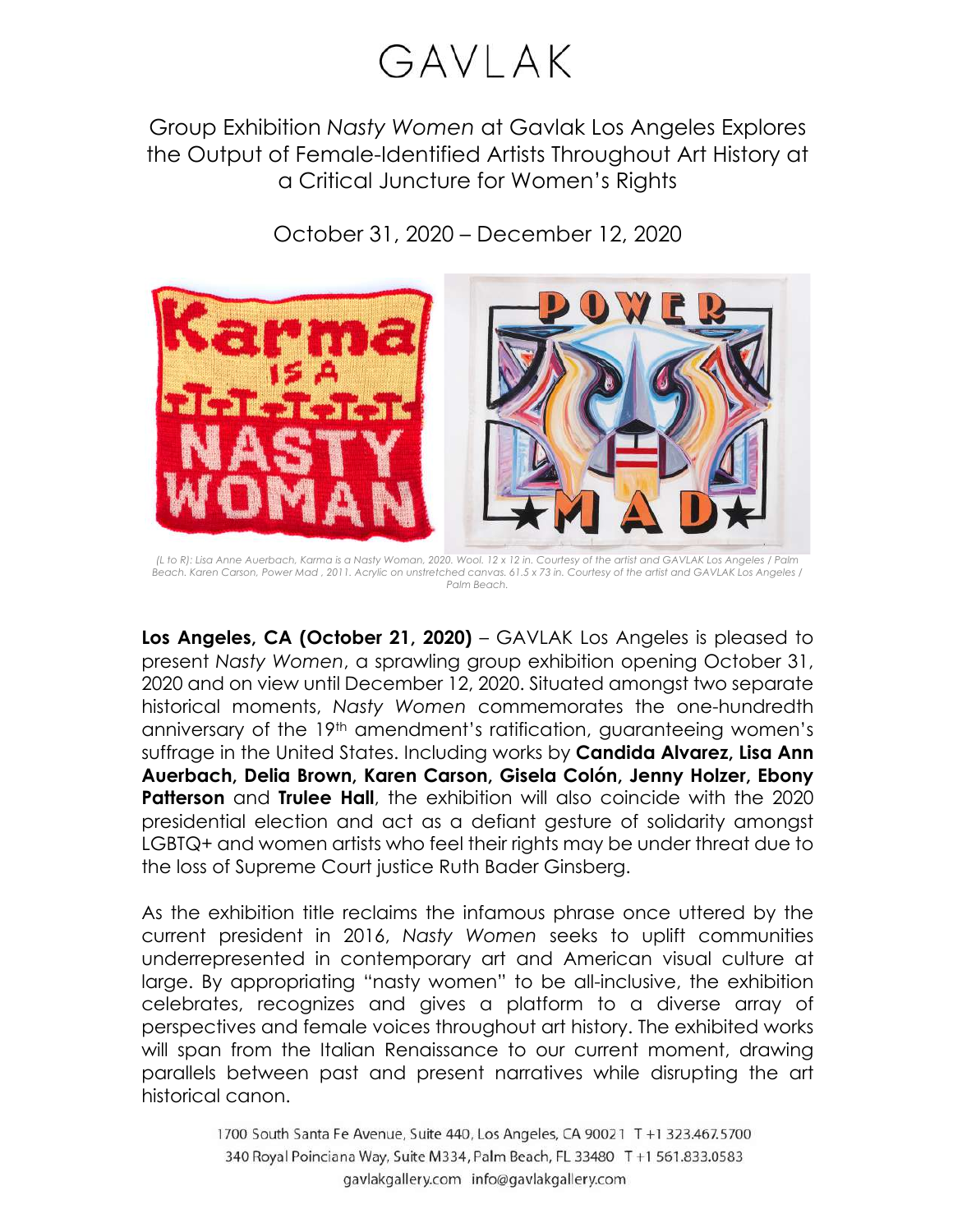## GAVLAK

Key historical pieces featured in the exhibition are works created by both known and anonymous "old mistresses," or female artists excluded from a male-dominated art history canon, despite their formal talent and prolific output. Amongst these works are a pastel portrait by 18<sup>th</sup>-century Scottish artist **Catherine Read** and an anonymous self-portrait of a woman from the Italian Renaissance. The anonymity of such artists–often attributed to negligent record-keeping based on gender–is essential to this exhibition's theme of reclamation of nomenclature. Perhaps, unknown "old mistress" artists would be included in the history of art if the old masters and patriarchal structure had viewed them as equal artists.

*Nasty Women* opens on the eve of the presidential election and what we hope is the aftermath of a presidency that views the voices presented in this exhibition as disposable yet threatening. The series of works presented harnesses this power, moving against political oppression, state violence and towards celebrating self-expression. Intersecting with another key political moment, *Nasty Women* is dedicated to the memory of Supreme Court Justice Ruth Bader Ginsburg.

In tandem with the artworks presented in the exhibition, an interactive reading room, following all health and safety guidelines and curated by Sarah Gavlak, will be situated at the center of the gallery. Available literature and essays will span critical feminist theory, art history, politics and philosophy. These texts–similar to the artworks included in *Nasty Women*–will encompass a range of voices and perspectives, with authors ranging from Linda Nochlin to Legacy Russell.

## **ABOUT GAVLAK GALLERY**

**GAVLAK** is an internationally recognized contemporary art gallery with locations in Palm Beach, Florida and Los Angeles, California. Founded by Sarah Gavlak in 2005, the gallery represents over twenty acclaimed artists, primarily focusing on the representation of women, LGBTQ + and artists of color. After recognizing a lack of local gallery presence in Palm Beach, Sarah Gavlak opened the first contemporary art gallery on the island over 15 years ago. She founded her eponymous gallery with the goal of championing female and LGTBQ + artists, and over the last two decades has staged highly conceptual and pioneering exhibitions, which include early solo presentation s by Marilyn Minter, Betty Tompkins, and Wade Guyton. In 2014, she expanded her footprint and opened a 5,000 square foot space in Hollywood, and recently took on representation for artists Candida Alvarez, Karen Carson, Gisela Colon, Kim Dacres, and Beverly Fishman. Gallery artists regularly present solo exhibitions at museums and

> 1700 South Santa Fe Avenue, Suite 440, Los Angeles, CA 90021 T +1 323.467.5700 340 Royal Poinciana Way, Suite M334, Palm Beach, FL 33480 T +1 561.833.0583 gavlakgallery.com info@gavlakgallery.com